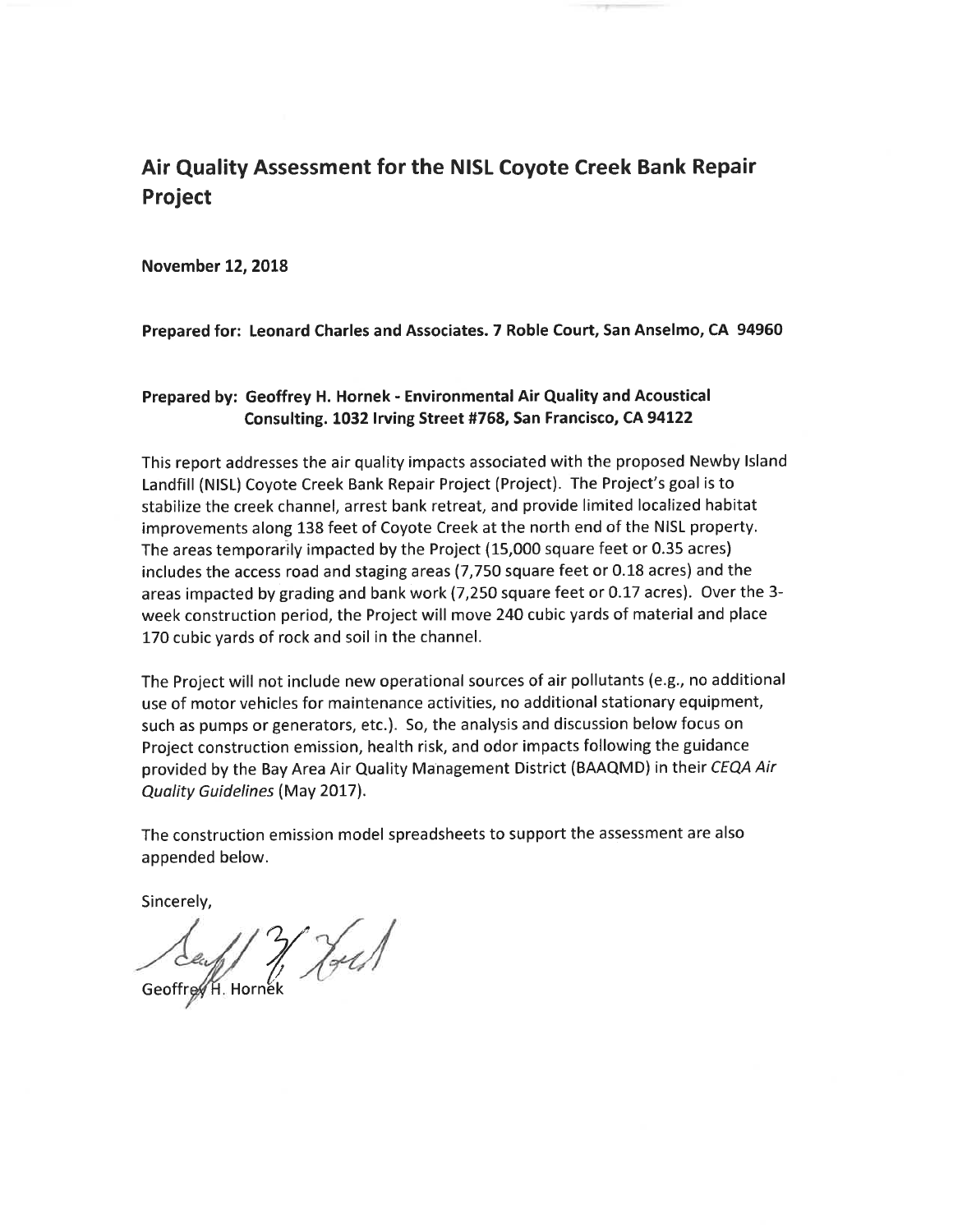## Air Quality Assessment for the NISL Coyote Creek Bank Repair **Project**

**November 12, 2018** 

Prepared for: Leonard Charles and Associates. 7 Roble Court, San Anselmo, CA 94960

#### Prepared by: Geoffrey H. Hornek - Environmental Air Quality and Acoustical Consulting. 1032 Irving Street #768, San Francisco, CA 94122

This report addresses the air quality impacts associated with the proposed Newby Island Landfill (NISL) Coyote Creek Bank Repair Project (Project). The Project's goal is to stabilize the creek channel, arrest bank retreat, and provide limited localized habitat improvements along 138 feet of Coyote Creek at the north end of the NISL property. The areas temporarily impacted by the Project (15,000 square feet or 0.35 acres) includes the access road and staging areas (7,750 square feet or 0.18 acres) and the areas impacted by grading and bank work (7,250 square feet or 0.17 acres). Over the 3week construction period, the Project will move 240 cubic yards of material and place 170 cubic yards of rock and soil in the channel.

The Project will not include new operational sources of air pollutants (e.g., no additional use of motor vehicles for maintenance activities, no additional stationary equipment, such as pumps or generators, etc.). So, the analysis and discussion below focus on Project construction emission, health risk, and odor impacts following the guidance provided by the Bay Area Air Quality Management District (BAAQMD) in their CEQA Air Quality Guidelines (May 2017).

The construction emission model spreadsheets to support the assessment are also appended below.

Sincerely,

Seaf 7 Holl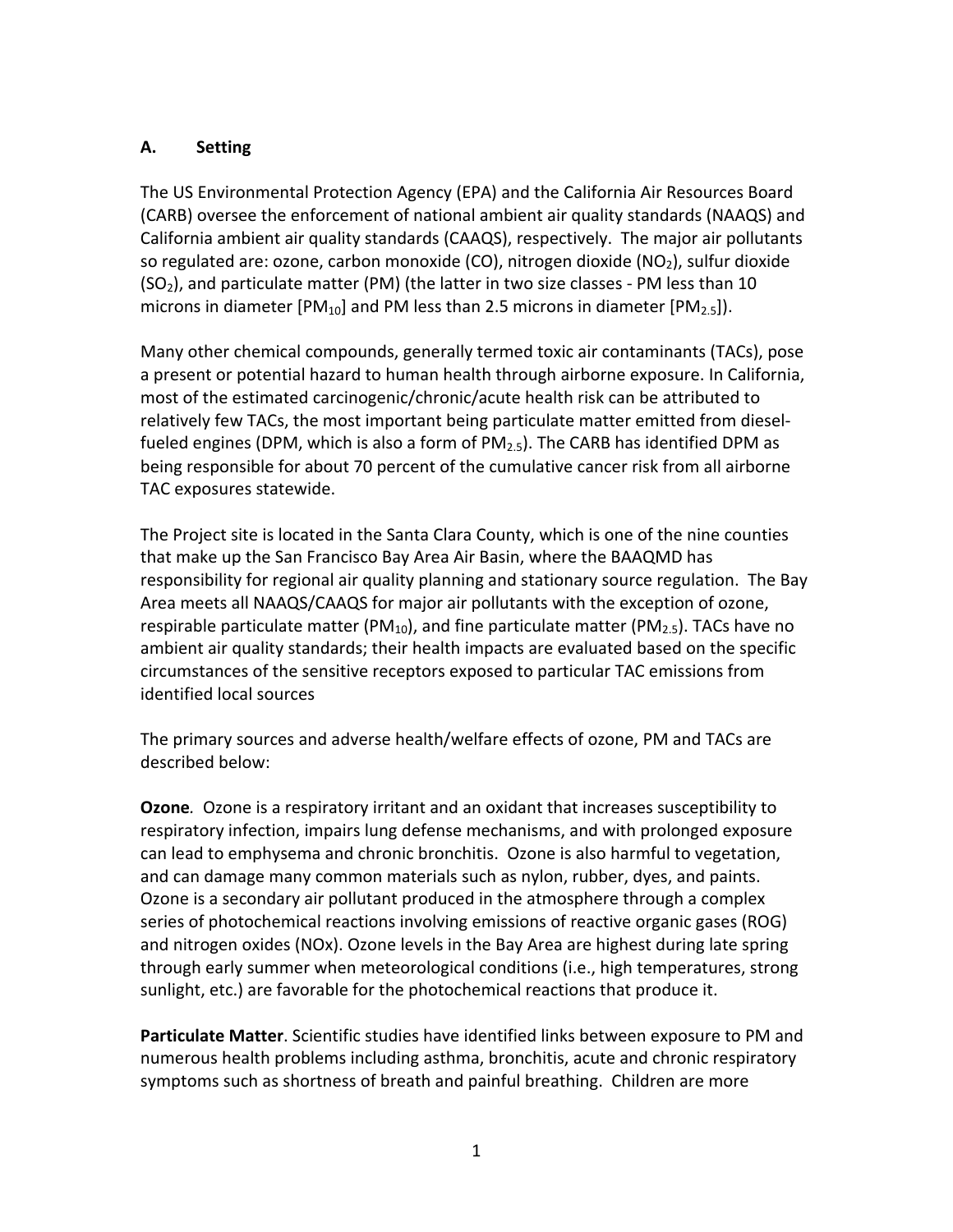#### **A.** Setting

The US Environmental Protection Agency (EPA) and the California Air Resources Board (CARB) oversee the enforcement of national ambient air quality standards (NAAQS) and California ambient air quality standards (CAAQS), respectively. The major air pollutants so regulated are: ozone, carbon monoxide  $(CO)$ , nitrogen dioxide  $(NO<sub>2</sub>)$ , sulfur dioxide  $(SO<sub>2</sub>)$ , and particulate matter (PM) (the latter in two size classes - PM less than 10 microns in diameter  $[PM_{10}]$  and PM less than 2.5 microns in diameter  $[PM_{2.5}]$ ).

Many other chemical compounds, generally termed toxic air contaminants (TACs), pose a present or potential hazard to human health through airborne exposure. In California, most of the estimated carcinogenic/chronic/acute health risk can be attributed to relatively few TACs, the most important being particulate matter emitted from dieselfueled engines (DPM, which is also a form of  $PM_{2.5}$ ). The CARB has identified DPM as being responsible for about 70 percent of the cumulative cancer risk from all airborne TAC exposures statewide.

The Project site is located in the Santa Clara County, which is one of the nine counties that make up the San Francisco Bay Area Air Basin, where the BAAQMD has responsibility for regional air quality planning and stationary source regulation. The Bay Area meets all NAAQS/CAAQS for major air pollutants with the exception of ozone, respirable particulate matter (PM<sub>10</sub>), and fine particulate matter (PM<sub>2.5</sub>). TACs have no ambient air quality standards; their health impacts are evaluated based on the specific circumstances of the sensitive receptors exposed to particular TAC emissions from identified local sources

The primary sources and adverse health/welfare effects of ozone, PM and TACs are described below:

**Ozone**. Ozone is a respiratory irritant and an oxidant that increases susceptibility to respiratory infection, impairs lung defense mechanisms, and with prolonged exposure can lead to emphysema and chronic bronchitis. Ozone is also harmful to vegetation, and can damage many common materials such as nylon, rubber, dyes, and paints. Ozone is a secondary air pollutant produced in the atmosphere through a complex series of photochemical reactions involving emissions of reactive organic gases (ROG) and nitrogen oxides (NOx). Ozone levels in the Bay Area are highest during late spring through early summer when meteorological conditions (i.e., high temperatures, strong sunlight, etc.) are favorable for the photochemical reactions that produce it.

**Particulate Matter**. Scientific studies have identified links between exposure to PM and numerous health problems including asthma, bronchitis, acute and chronic respiratory symptoms such as shortness of breath and painful breathing. Children are more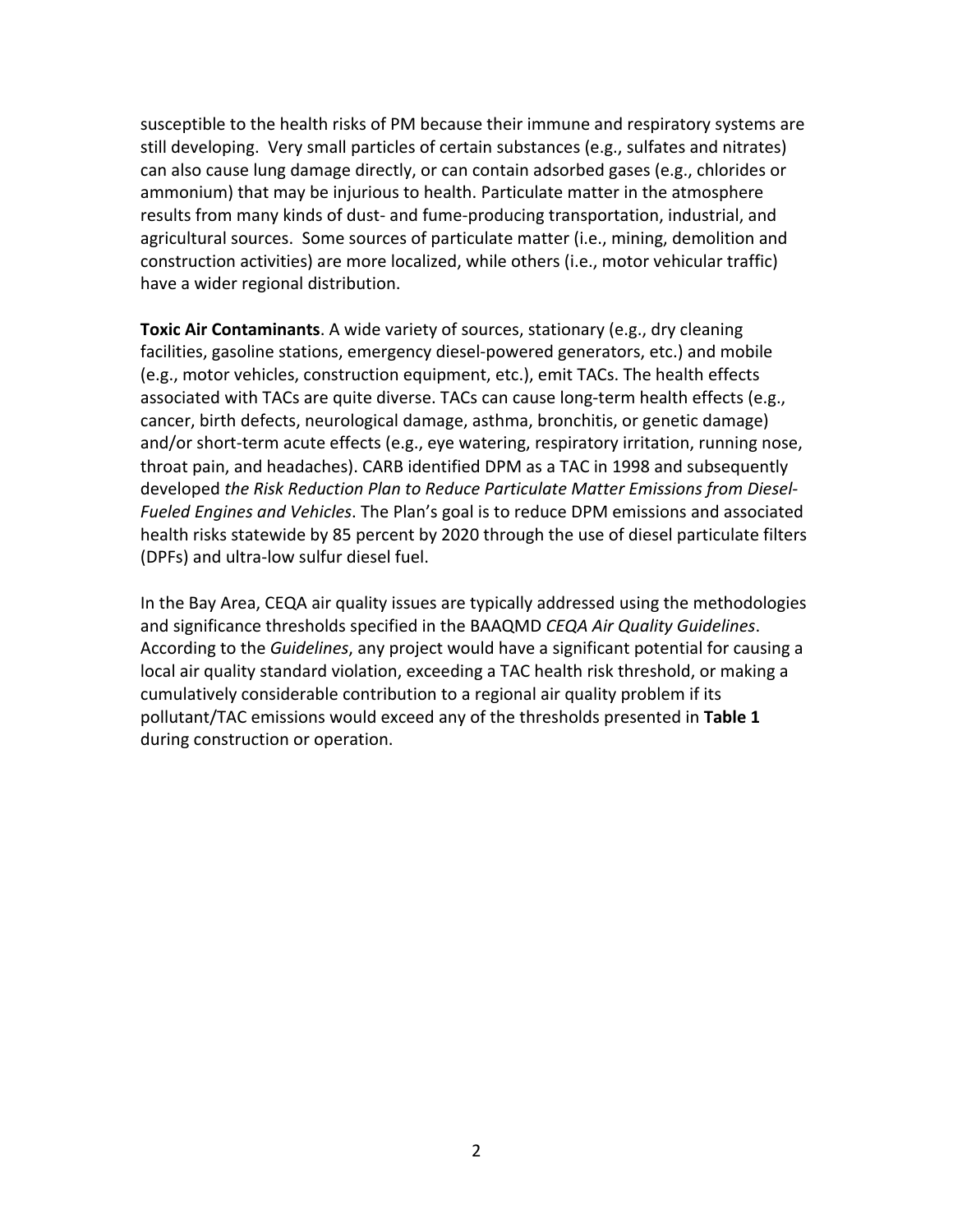susceptible to the health risks of PM because their immune and respiratory systems are still developing. Very small particles of certain substances (e.g., sulfates and nitrates) can also cause lung damage directly, or can contain adsorbed gases (e.g., chlorides or ammonium) that may be injurious to health. Particulate matter in the atmosphere results from many kinds of dust- and fume-producing transportation, industrial, and agricultural sources. Some sources of particulate matter (i.e., mining, demolition and construction activities) are more localized, while others (i.e., motor vehicular traffic) have a wider regional distribution.

**Toxic Air Contaminants**. A wide variety of sources, stationary (e.g., dry cleaning facilities, gasoline stations, emergency diesel-powered generators, etc.) and mobile (e.g., motor vehicles, construction equipment, etc.), emit TACs. The health effects associated with TACs are quite diverse. TACs can cause long-term health effects (e.g., cancer, birth defects, neurological damage, asthma, bronchitis, or genetic damage) and/or short-term acute effects (e.g., eye watering, respiratory irritation, running nose, throat pain, and headaches). CARB identified DPM as a TAC in 1998 and subsequently developed the Risk Reduction Plan to Reduce Particulate Matter Emissions from Diesel-Fueled Engines and Vehicles. The Plan's goal is to reduce DPM emissions and associated health risks statewide by 85 percent by 2020 through the use of diesel particulate filters (DPFs) and ultra-low sulfur diesel fuel.

In the Bay Area, CEQA air quality issues are typically addressed using the methodologies and significance thresholds specified in the BAAQMD CEQA Air Quality Guidelines. According to the *Guidelines*, any project would have a significant potential for causing a local air quality standard violation, exceeding a TAC health risk threshold, or making a cumulatively considerable contribution to a regional air quality problem if its pollutant/TAC emissions would exceed any of the thresholds presented in Table 1 during construction or operation.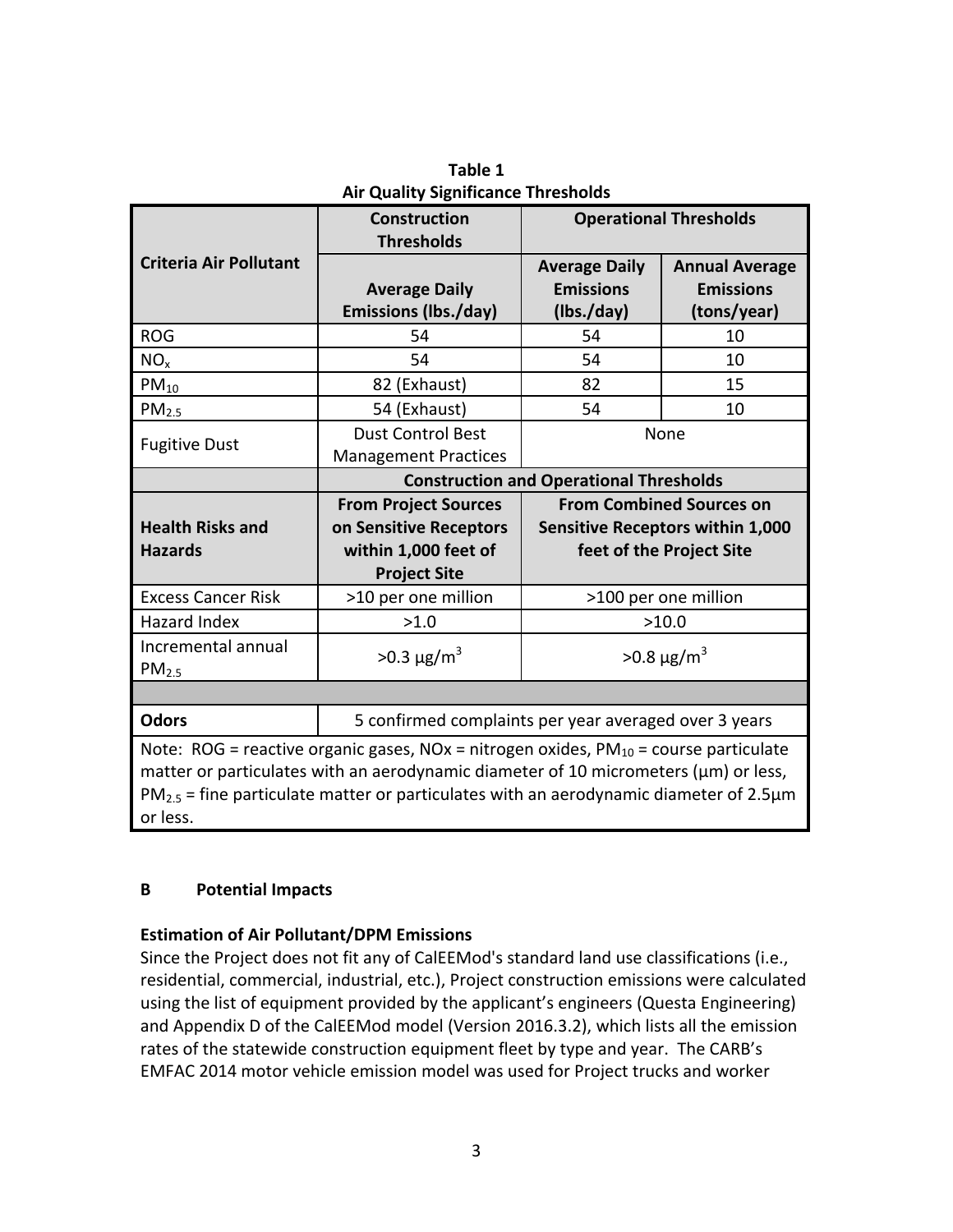|                                           | <b>Construction</b>                                                                                                                                                                                                                                                               | <b>Operational Thresholds</b>                                                                          |                                                          |  |  |  |  |  |
|-------------------------------------------|-----------------------------------------------------------------------------------------------------------------------------------------------------------------------------------------------------------------------------------------------------------------------------------|--------------------------------------------------------------------------------------------------------|----------------------------------------------------------|--|--|--|--|--|
| <b>Criteria Air Pollutant</b>             | <b>Thresholds</b><br><b>Average Daily</b><br><b>Emissions (lbs./day)</b>                                                                                                                                                                                                          | <b>Average Daily</b><br><b>Emissions</b><br>(Ibs./day)                                                 | <b>Annual Average</b><br><b>Emissions</b><br>(tons/year) |  |  |  |  |  |
| <b>ROG</b>                                | 54                                                                                                                                                                                                                                                                                | 54                                                                                                     | 10                                                       |  |  |  |  |  |
| NO <sub>x</sub>                           | 54                                                                                                                                                                                                                                                                                | 54                                                                                                     | 10                                                       |  |  |  |  |  |
| $PM_{10}$                                 | 82 (Exhaust)                                                                                                                                                                                                                                                                      | 82                                                                                                     | 15                                                       |  |  |  |  |  |
| PM <sub>2.5</sub>                         | 54 (Exhaust)                                                                                                                                                                                                                                                                      | 54                                                                                                     | 10                                                       |  |  |  |  |  |
| <b>Fugitive Dust</b>                      | <b>Dust Control Best</b><br><b>Management Practices</b>                                                                                                                                                                                                                           |                                                                                                        | None                                                     |  |  |  |  |  |
|                                           |                                                                                                                                                                                                                                                                                   | <b>Construction and Operational Thresholds</b>                                                         |                                                          |  |  |  |  |  |
| <b>Health Risks and</b><br><b>Hazards</b> | <b>From Project Sources</b><br>on Sensitive Receptors<br>within 1,000 feet of<br><b>Project Site</b>                                                                                                                                                                              | <b>From Combined Sources on</b><br><b>Sensitive Receptors within 1,000</b><br>feet of the Project Site |                                                          |  |  |  |  |  |
| <b>Excess Cancer Risk</b>                 | >10 per one million                                                                                                                                                                                                                                                               |                                                                                                        | >100 per one million                                     |  |  |  |  |  |
| Hazard Index                              | >1.0                                                                                                                                                                                                                                                                              |                                                                                                        | >10.0                                                    |  |  |  |  |  |
| Incremental annual<br>PM <sub>2.5</sub>   | $>0.3 \mu g/m^3$                                                                                                                                                                                                                                                                  |                                                                                                        | $>0.8 \mu g/m^3$                                         |  |  |  |  |  |
|                                           |                                                                                                                                                                                                                                                                                   |                                                                                                        |                                                          |  |  |  |  |  |
| <b>Odors</b>                              | 5 confirmed complaints per year averaged over 3 years                                                                                                                                                                                                                             |                                                                                                        |                                                          |  |  |  |  |  |
| or less.                                  | Note: ROG = reactive organic gases, NOx = nitrogen oxides, $PM_{10}$ = course particulate<br>matter or particulates with an aerodynamic diameter of 10 micrometers (µm) or less,<br>$PM2.5$ = fine particulate matter or particulates with an aerodynamic diameter of 2.5 $\mu$ m |                                                                                                        |                                                          |  |  |  |  |  |

**Table 1 Air Quality Significance Thresholds**

## **B Potential Impacts**

## **Estimation of Air Pollutant/DPM Emissions**

Since the Project does not fit any of CalEEMod's standard land use classifications (i.e., residential, commercial, industrial, etc.), Project construction emissions were calculated using the list of equipment provided by the applicant's engineers (Questa Engineering) and Appendix D of the CalEEMod model (Version 2016.3.2), which lists all the emission rates of the statewide construction equipment fleet by type and year. The CARB's EMFAC 2014 motor vehicle emission model was used for Project trucks and worker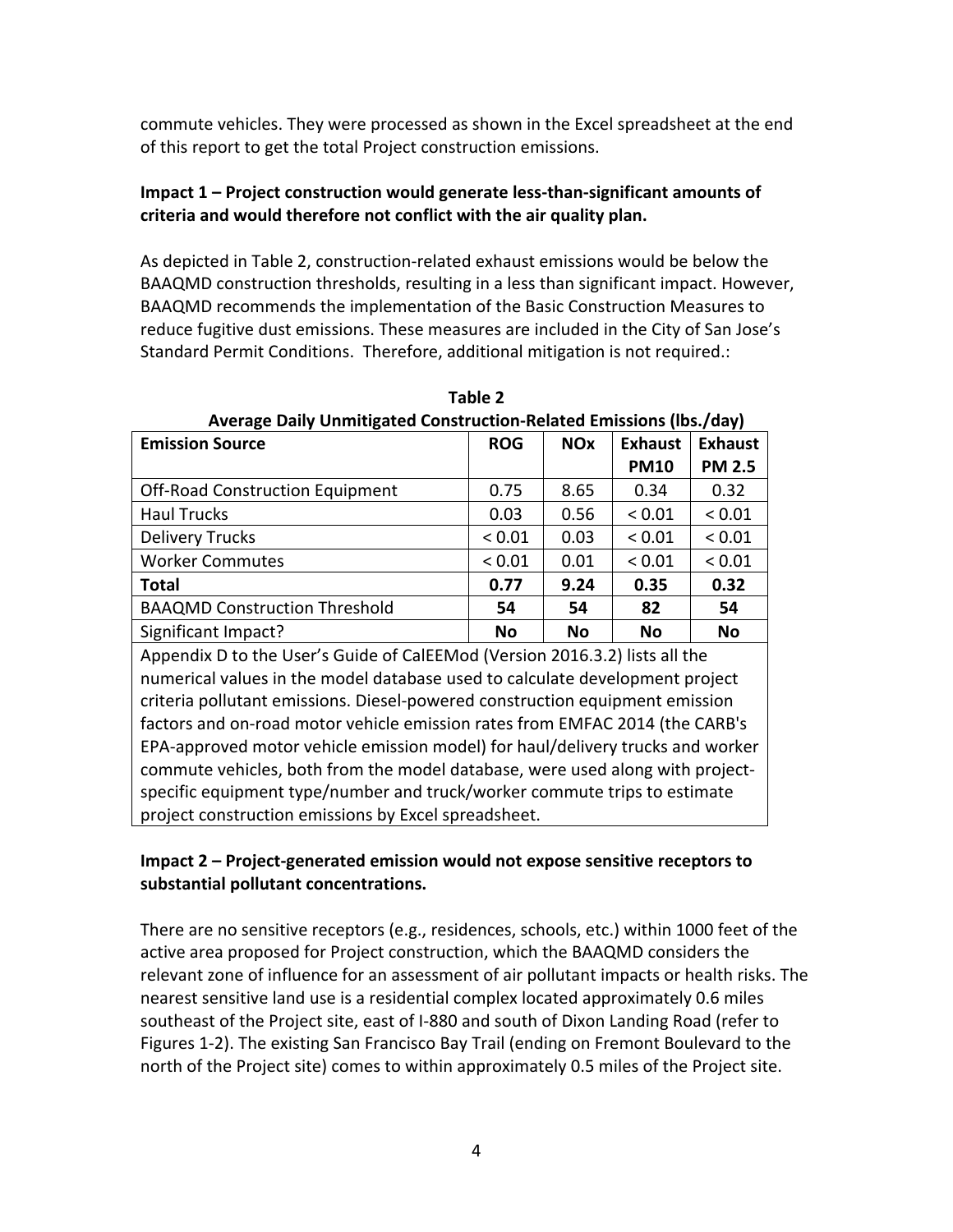commute vehicles. They were processed as shown in the Excel spreadsheet at the end of this report to get the total Project construction emissions.

## **Impact 1** – Project construction would generate less-than-significant amounts of criteria and would therefore not conflict with the air quality plan.

As depicted in Table 2, construction-related exhaust emissions would be below the BAAQMD construction thresholds, resulting in a less than significant impact. However, BAAQMD recommends the implementation of the Basic Construction Measures to reduce fugitive dust emissions. These measures are included in the City of San Jose's Standard Permit Conditions. Therefore, additional mitigation is not required.:

| Average Dairy Omniquedae Construction-Related Linissions (1957/089)            |                                                                           |            |                |                |  |  |  |  |  |  |  |  |
|--------------------------------------------------------------------------------|---------------------------------------------------------------------------|------------|----------------|----------------|--|--|--|--|--|--|--|--|
| <b>Emission Source</b>                                                         | <b>ROG</b>                                                                | <b>NOx</b> | <b>Exhaust</b> | <b>Exhaust</b> |  |  |  |  |  |  |  |  |
|                                                                                |                                                                           |            | <b>PM10</b>    | <b>PM 2.5</b>  |  |  |  |  |  |  |  |  |
| <b>Off-Road Construction Equipment</b>                                         | 0.75                                                                      | 8.65       | 0.34           | 0.32           |  |  |  |  |  |  |  |  |
| <b>Haul Trucks</b>                                                             | 0.03                                                                      | 0.56       | ${}< 0.01$     | < 0.01         |  |  |  |  |  |  |  |  |
| <b>Delivery Trucks</b>                                                         | ${}_{0.01}$                                                               | 0.03       | ${}< 0.01$     | ${}< 0.01$     |  |  |  |  |  |  |  |  |
| <b>Worker Commutes</b>                                                         | ${}< 0.01$                                                                | 0.01       | ${}< 0.01$     | ${}< 0.01$     |  |  |  |  |  |  |  |  |
| <b>Total</b>                                                                   | 0.77                                                                      | 9.24       | 0.35           | 0.32           |  |  |  |  |  |  |  |  |
| <b>BAAQMD Construction Threshold</b>                                           | 54                                                                        | 54         | 82             | 54             |  |  |  |  |  |  |  |  |
| Significant Impact?                                                            | Νo                                                                        | No         | <b>No</b>      | No             |  |  |  |  |  |  |  |  |
| Appendix D to the User's Guide of CalEEMod (Version 2016.3.2) lists all the    |                                                                           |            |                |                |  |  |  |  |  |  |  |  |
| numerical values in the model database used to calculate development project   |                                                                           |            |                |                |  |  |  |  |  |  |  |  |
| criteria pollutant emissions. Diesel-powered construction equipment emission   |                                                                           |            |                |                |  |  |  |  |  |  |  |  |
| factors and on-road motor vehicle emission rates from EMFAC 2014 (the CARB's   |                                                                           |            |                |                |  |  |  |  |  |  |  |  |
| EPA-approved motor vehicle emission model) for haul/delivery trucks and worker |                                                                           |            |                |                |  |  |  |  |  |  |  |  |
| commute vehicles, both from the model database, were used along with project-  |                                                                           |            |                |                |  |  |  |  |  |  |  |  |
|                                                                                | specific equipment type/number and truck/worker commute trips to estimate |            |                |                |  |  |  |  |  |  |  |  |
| project construction emissions by Excel spreadsheet.                           |                                                                           |            |                |                |  |  |  |  |  |  |  |  |

**Table 2 Average Daily Unmitigated Construction-Related Emissions (lbs./day)**

## **Impact 2** – Project-generated emission would not expose sensitive receptors to substantial pollutant concentrations.

There are no sensitive receptors (e.g., residences, schools, etc.) within 1000 feet of the active area proposed for Project construction, which the BAAQMD considers the relevant zone of influence for an assessment of air pollutant impacts or health risks. The nearest sensitive land use is a residential complex located approximately 0.6 miles southeast of the Project site, east of I-880 and south of Dixon Landing Road (refer to Figures 1-2). The existing San Francisco Bay Trail (ending on Fremont Boulevard to the north of the Project site) comes to within approximately 0.5 miles of the Project site.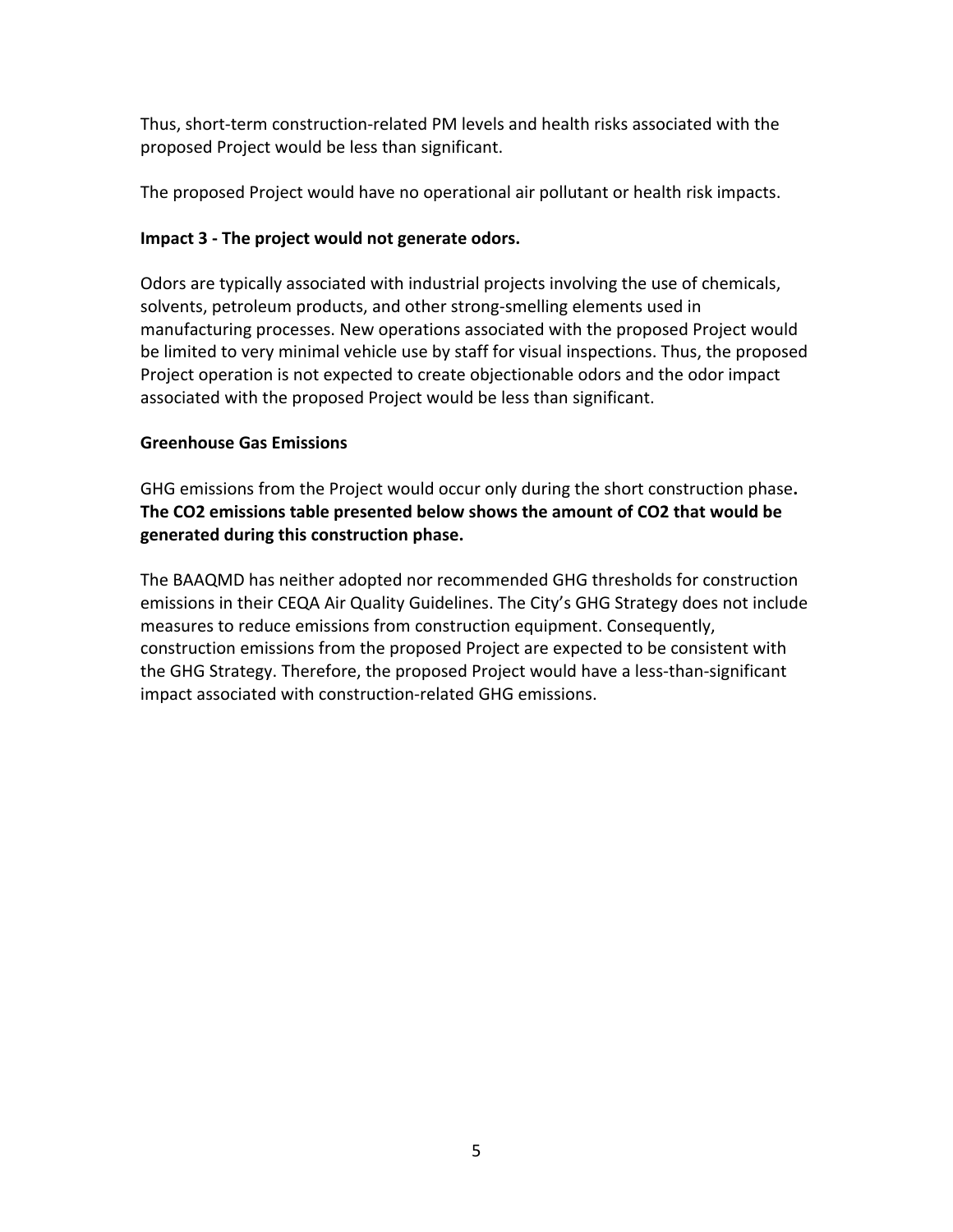Thus, short-term construction-related PM levels and health risks associated with the proposed Project would be less than significant.

The proposed Project would have no operational air pollutant or health risk impacts.

#### **Impact 3 - The project would not generate odors.**

Odors are typically associated with industrial projects involving the use of chemicals, solvents, petroleum products, and other strong-smelling elements used in manufacturing processes. New operations associated with the proposed Project would be limited to very minimal vehicle use by staff for visual inspections. Thus, the proposed Project operation is not expected to create objectionable odors and the odor impact associated with the proposed Project would be less than significant.

#### **Greenhouse Gas Emissions**

GHG emissions from the Project would occur only during the short construction phase. The CO2 emissions table presented below shows the amount of CO2 that would be **generated during this construction phase.**

The BAAQMD has neither adopted nor recommended GHG thresholds for construction emissions in their CEQA Air Quality Guidelines. The City's GHG Strategy does not include measures to reduce emissions from construction equipment. Consequently, construction emissions from the proposed Project are expected to be consistent with the GHG Strategy. Therefore, the proposed Project would have a less-than-significant impact associated with construction-related GHG emissions.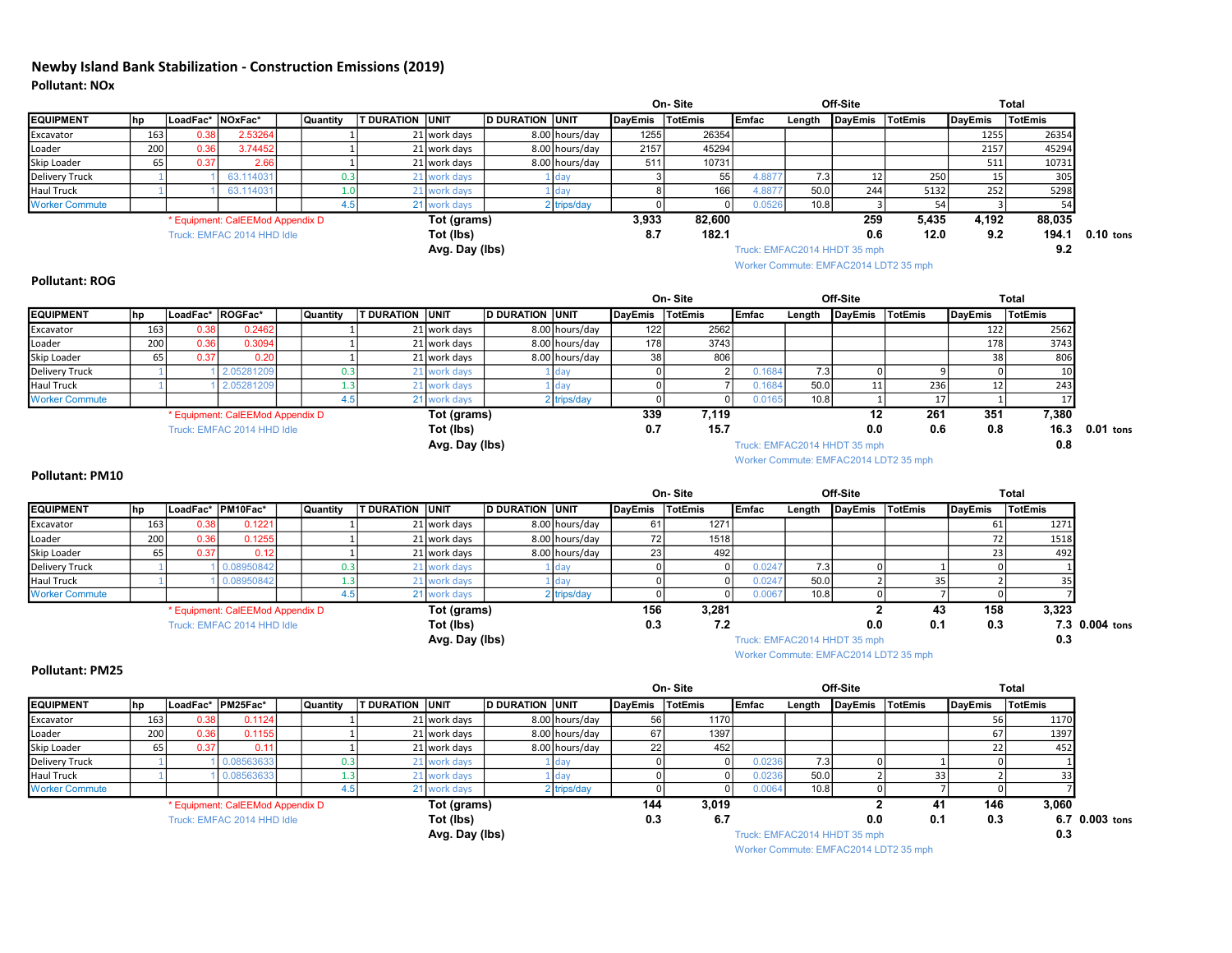#### Newby Island Bank Stabilization - Construction Emissions (2019) Pollutant: NOx

|                                                                                                                                                                                                                                                                                                                    |                                         |                    |                                  |                         |                         |                              |                        | On-Site        |                |               |                              | Off-Site                              |                |                          | <b>Total</b>    |                |
|--------------------------------------------------------------------------------------------------------------------------------------------------------------------------------------------------------------------------------------------------------------------------------------------------------------------|-----------------------------------------|--------------------|----------------------------------|-------------------------|-------------------------|------------------------------|------------------------|----------------|----------------|---------------|------------------------------|---------------------------------------|----------------|--------------------------|-----------------|----------------|
| <b>EQUIPMENT</b>                                                                                                                                                                                                                                                                                                   | hp                                      | LoadFac*           | NOxFac*                          | Quantity                | <b>T DURATION UNIT</b>  |                              | <b>D DURATION UNIT</b> | <b>DayEmis</b> | TotEmis        | <b>Emfac</b>  | Length                       | <b>DayEmis</b>                        | TotEmis        | <b>DayEmis</b>           | <b>TotEmis</b>  |                |
| Excavator                                                                                                                                                                                                                                                                                                          | 163                                     | 0.3                | 2.5326                           |                         |                         | 21 work days                 | 8.00 hours/day         | 1255           | 26354          |               |                              |                                       |                | 1255                     | 26354           |                |
| Loader                                                                                                                                                                                                                                                                                                             | 200                                     | 0.36               | 3.7445                           | $\overline{1}$          |                         | 21 work days                 | 8.00 hours/day         | 2157           | 45294          |               |                              |                                       |                | 2157                     | 45294           |                |
| Skip Loader                                                                                                                                                                                                                                                                                                        | 65                                      | 0.37               | 2.66                             | $\overline{1}$          |                         | 21 work days                 | 8.00 hours/day         | 511            | 10731          |               |                              |                                       |                | 511                      | 10731           |                |
| <b>Delivery Truck</b>                                                                                                                                                                                                                                                                                              |                                         |                    | 63.11403                         | 0.3                     |                         | 21 work days                 | dav                    | 3              | 55             | 4.8877        | 7.3                          | 12                                    | 250            | 15                       | 305             |                |
| <b>Haul Truck</b>                                                                                                                                                                                                                                                                                                  | $\overline{1}$                          |                    | 63.11403                         | 1.0                     |                         | 21 work days                 | 1 day                  | 8              | 166            | 4.887         | 50.0                         | 244                                   | 5132           | 252                      | 5298            |                |
| <b>Worker Commute</b>                                                                                                                                                                                                                                                                                              |                                         |                    |                                  | 4.5                     |                         | 21 work days                 | 2 trips/day            | $\mathbf 0$    | $\mathbf 0$    | 0.0526        | 10.8                         | $\overline{3}$                        | 54             | $\vert$ 3                | 54              |                |
|                                                                                                                                                                                                                                                                                                                    |                                         |                    | * Equipment: CalEEMod Appendix D |                         |                         | Tot (grams)                  |                        | 3,933          | 82,600         |               |                              | 259                                   | 5,435          | 4,192                    | 88,035          |                |
|                                                                                                                                                                                                                                                                                                                    | Tot (lbs)<br>Truck: EMFAC 2014 HHD Idle |                    |                                  |                         |                         |                              |                        | 8.7            | 182.1          |               |                              | 0.6                                   | 12.0           | 9.2                      | 194.1           | $0.10$ tons    |
|                                                                                                                                                                                                                                                                                                                    | Avg. Day (lbs)                          |                    |                                  |                         |                         |                              |                        |                |                |               | Truck: EMFAC2014 HHDT 35 mph |                                       |                | 9.2                      |                 |                |
|                                                                                                                                                                                                                                                                                                                    |                                         |                    |                                  |                         |                         |                              |                        |                |                |               |                              | Worker Commute: EMFAC2014 LDT2 35 mph |                |                          |                 |                |
| <b>Pollutant: ROG</b>                                                                                                                                                                                                                                                                                              |                                         |                    |                                  |                         |                         |                              |                        |                |                |               |                              |                                       |                |                          |                 |                |
|                                                                                                                                                                                                                                                                                                                    |                                         |                    |                                  |                         |                         |                              |                        |                | On-Site        |               |                              | Off-Site                              |                |                          | <b>Total</b>    |                |
| <b>EQUIPMENT</b>                                                                                                                                                                                                                                                                                                   | hp                                      | │LoadFac* │ROGFac* |                                  | Quantity                | <b>T DURATION LUNIT</b> |                              | <b>D DURATION UNIT</b> | <b>DayEmis</b> | <b>TotEmis</b> | <b>IEmfac</b> | Length                       |                                       | <b>TotEmis</b> | <b>DayEmis</b>           | <b>TotEmis</b>  |                |
| Excavator                                                                                                                                                                                                                                                                                                          | 163                                     | 0.3 <sub>i</sub>   | 0.246                            |                         |                         | 21 work days                 | 8.00 hours/day         | 122            | 2562           |               |                              | <b>DayEmis</b>                        |                | 122                      | 2562            |                |
| Loader                                                                                                                                                                                                                                                                                                             | 200                                     | 0.36               | 0.309                            | $\overline{1}$          |                         | 21 work days                 | 8.00 hours/day         | 178            | 3743           |               |                              |                                       |                | 178                      | 3743            |                |
| Skip Loader                                                                                                                                                                                                                                                                                                        | 65                                      | 0.37               | 0.2(                             | $\overline{1}$          |                         | 21 work days                 | 8.00 hours/day         | 38             | 806            |               |                              |                                       |                | 38                       | 806             |                |
| <b>Delivery Truck</b>                                                                                                                                                                                                                                                                                              |                                         |                    | 2.0528120                        | 0.3                     |                         | 21 work days                 | dav                    | $\mathbf 0$    | 2              | 0.1684        | 7.3                          | $\Omega$                              | 9              | $\Omega$                 | 10 <sup>1</sup> |                |
| <b>Haul Truck</b>                                                                                                                                                                                                                                                                                                  |                                         |                    | 2.0528120                        | 1.3                     |                         | 21 work days                 | day                    | $\mathbf 0$    | $\overline{7}$ | 0.1684        | 50.0                         | 11                                    | 236            | 12                       | 243             |                |
| <b>Worker Commute</b>                                                                                                                                                                                                                                                                                              |                                         |                    |                                  | 4.5                     |                         | 21 work days                 | 2 trips/day            | $\mathsf 0$    | $\Omega$       | 0.0165        | 10.8                         | $\mathbf{1}$                          | 17             | 1                        | 17              |                |
|                                                                                                                                                                                                                                                                                                                    |                                         |                    | * Equipment: CalEEMod Appendix D |                         |                         | Tot (grams)                  |                        | 339            | 7,119          |               |                              | 12                                    | 261            | 351                      | 7,380           |                |
|                                                                                                                                                                                                                                                                                                                    |                                         |                    | Truck: EMFAC 2014 HHD Idle       |                         |                         | Tot (lbs)                    |                        | 0.7            | 15.7           |               |                              | 0.0                                   | 0.6            | 0.8                      | 16.3            | $0.01$ tons    |
|                                                                                                                                                                                                                                                                                                                    |                                         |                    |                                  |                         |                         | Avg. Day (lbs)               |                        |                |                |               |                              | Truck: EMFAC2014 HHDT 35 mph          |                |                          | 0.8             |                |
|                                                                                                                                                                                                                                                                                                                    |                                         |                    |                                  |                         |                         |                              |                        |                |                |               |                              |                                       |                |                          |                 |                |
|                                                                                                                                                                                                                                                                                                                    |                                         |                    |                                  |                         |                         |                              |                        |                |                |               |                              |                                       |                |                          |                 |                |
|                                                                                                                                                                                                                                                                                                                    |                                         |                    |                                  |                         |                         |                              |                        |                |                |               |                              | Worker Commute: EMFAC2014 LDT2 35 mph |                |                          |                 |                |
|                                                                                                                                                                                                                                                                                                                    |                                         |                    |                                  |                         |                         |                              |                        |                |                |               |                              |                                       |                |                          |                 |                |
|                                                                                                                                                                                                                                                                                                                    |                                         |                    |                                  |                         |                         |                              |                        |                | On-Site        |               |                              | Off-Site                              |                |                          | <b>Total</b>    |                |
|                                                                                                                                                                                                                                                                                                                    | hp                                      | LoadFac* PM10Fac*  |                                  | Quantity                | T DURATION UNIT         |                              | <b>D DURATION UNIT</b> | <b>DayEmis</b> | TotEmis        | <b>Emfac</b>  | Length                       | <b>DayEmis</b>                        | TotEmis        | <b>DayEmis</b>           | TotEmis         |                |
|                                                                                                                                                                                                                                                                                                                    | 163                                     | 0.3                | 0.122                            | $\overline{\mathbf{1}}$ |                         | 21 work days                 | 8.00 hours/day         | 61             | 1271           |               |                              |                                       |                | 61                       | 1271            |                |
|                                                                                                                                                                                                                                                                                                                    | 200                                     | 0.36               | 0.125                            | $\overline{1}$          |                         | 21 work days                 | 8.00 hours/day         | 72             | 1518           |               |                              |                                       |                | 72                       | 1518            |                |
|                                                                                                                                                                                                                                                                                                                    | 65                                      | 0.37               | 0.12                             | $\overline{1}$          |                         | 21 work days                 | 8.00 hours/day         | 23             | 492            |               |                              |                                       |                | 23                       | 492             |                |
|                                                                                                                                                                                                                                                                                                                    |                                         |                    | 0.08950842                       | 0.3                     |                         | 21 work days                 | day                    | $\mathsf 0$    | $\Omega$       | 0.0247        | 7.3                          | $\Omega$                              | $\mathbf{1}$   | 0                        | $\mathbf{1}$    |                |
|                                                                                                                                                                                                                                                                                                                    |                                         |                    | 0.08950842                       | 1.3                     |                         | 21 work days                 | day                    | $\mathsf 0$    | $\Omega$       | 0.024         | 50.0                         |                                       | 35             | $\overline{\phantom{a}}$ | 35              |                |
|                                                                                                                                                                                                                                                                                                                    |                                         |                    |                                  | 4.5                     |                         | 21 work days                 | 2 trips/day            | $\mathsf 0$    | $\Omega$       | 0.0067        | 10.8                         | $\Omega$                              | $\overline{7}$ | 0                        | $\overline{7}$  |                |
|                                                                                                                                                                                                                                                                                                                    |                                         |                    | * Equipment: CalEEMod Appendix D |                         |                         | Tot (grams)                  |                        | 156            | 3,281          |               |                              | $\mathbf{2}$                          | 43             | 158                      | 3,323           |                |
|                                                                                                                                                                                                                                                                                                                    |                                         |                    | Truck: EMFAC 2014 HHD Idle       |                         |                         | Tot (lbs)                    |                        | 0.3            | 7.2            |               |                              | 0.0                                   | 0.1            | 0.3                      |                 | 7.3 0.004 tons |
|                                                                                                                                                                                                                                                                                                                    |                                         |                    |                                  |                         |                         | Avg. Day (lbs)               |                        |                |                |               |                              | Truck: EMFAC2014 HHDT 35 mph          |                |                          | 0.3             |                |
|                                                                                                                                                                                                                                                                                                                    |                                         |                    |                                  |                         |                         |                              |                        |                |                |               |                              | Worker Commute: EMFAC2014 LDT2 35 mph |                |                          |                 |                |
|                                                                                                                                                                                                                                                                                                                    |                                         |                    |                                  |                         |                         |                              |                        |                |                |               |                              |                                       |                |                          |                 |                |
|                                                                                                                                                                                                                                                                                                                    |                                         |                    |                                  |                         |                         |                              |                        |                | On-Site        |               |                              | Off-Site                              |                |                          | <b>Total</b>    |                |
|                                                                                                                                                                                                                                                                                                                    | hp                                      | LoadFac* PM25Fac*  |                                  | Quantity                | <b>T DURATION UNIT</b>  |                              | <b>D DURATION UNIT</b> | <b>DayEmis</b> | <b>TotEmis</b> | <b>IEmfac</b> | Length                       | <b>DayEmis</b>                        | <b>TotEmis</b> | <b>DayEmis</b>           | <b>TotEmis</b>  |                |
|                                                                                                                                                                                                                                                                                                                    | 163                                     | 0.38               | 0.1124                           | 1                       |                         | 21 work days                 | 8.00 hours/day         | 56             | 1170           |               |                              |                                       |                | 56                       | 1170            |                |
|                                                                                                                                                                                                                                                                                                                    | 200                                     | 0.36               | 0.1155                           | $\overline{1}$          |                         | 21 work days                 | 8.00 hours/day         | 67             | 1397           |               |                              |                                       |                | 67                       | 1397            |                |
|                                                                                                                                                                                                                                                                                                                    | 65                                      | 0.37               | 0.1                              | $\overline{1}$          |                         | 21 work days                 | 8.00 hours/day         | 22             | 452            |               |                              |                                       |                | 22                       | 452             |                |
|                                                                                                                                                                                                                                                                                                                    |                                         |                    | 0.0856363                        | 0.3                     |                         |                              | day                    | $\pmb{0}$      | $\Omega$       | 0.023         | 7.3                          | $\Omega$                              | $\mathbf{1}$   | $\Omega$                 | $\mathbf{1}$    |                |
|                                                                                                                                                                                                                                                                                                                    |                                         |                    | 0.0856363                        | 1.3                     |                         | 21 work days                 | 1 day                  | $\mathsf 0$    | $\overline{0}$ | 0.0236        | 50.0                         | $\overline{2}$                        | 33             | $\overline{2}$           | 33              |                |
|                                                                                                                                                                                                                                                                                                                    |                                         |                    |                                  | 4.5                     |                         | 21 work days<br>21 work days | 2 trips/day            | $\overline{0}$ | $\Omega$       | 0.0064        | 10.8                         | $\Omega$                              | $\overline{7}$ | $\Omega$                 | $\overline{7}$  |                |
|                                                                                                                                                                                                                                                                                                                    |                                         |                    |                                  |                         |                         |                              |                        |                |                |               |                              |                                       |                |                          |                 |                |
| <b>Pollutant: PM10</b><br><b>EQUIPMENT</b><br>Excavator<br>Loader<br>Skip Loader<br><b>Delivery Truck</b><br><b>Haul Truck</b><br><b>Worker Commute</b><br><b>Pollutant: PM25</b><br><b>EQUIPMENT</b><br>Excavator<br>Loader<br>Skip Loader<br><b>Delivery Truck</b><br><b>Haul Truck</b><br><b>Worker Commute</b> |                                         |                    | * Equipment: CalEEMod Appendix D |                         |                         | Tot (grams)                  |                        | 144            | 3,019          |               |                              | 2                                     | 41             | 146                      | 3,060           |                |
|                                                                                                                                                                                                                                                                                                                    |                                         |                    | Truck: EMFAC 2014 HHD Idle       |                         |                         | Tot (lbs)<br>Avg. Day (lbs)  |                        | 0.3            | 6.7            |               |                              | 0.0<br>Truck: EMFAC2014 HHDT 35 mph   | 0.1            | 0.3                      | 6.7<br>0.3      | $0.003$ tons   |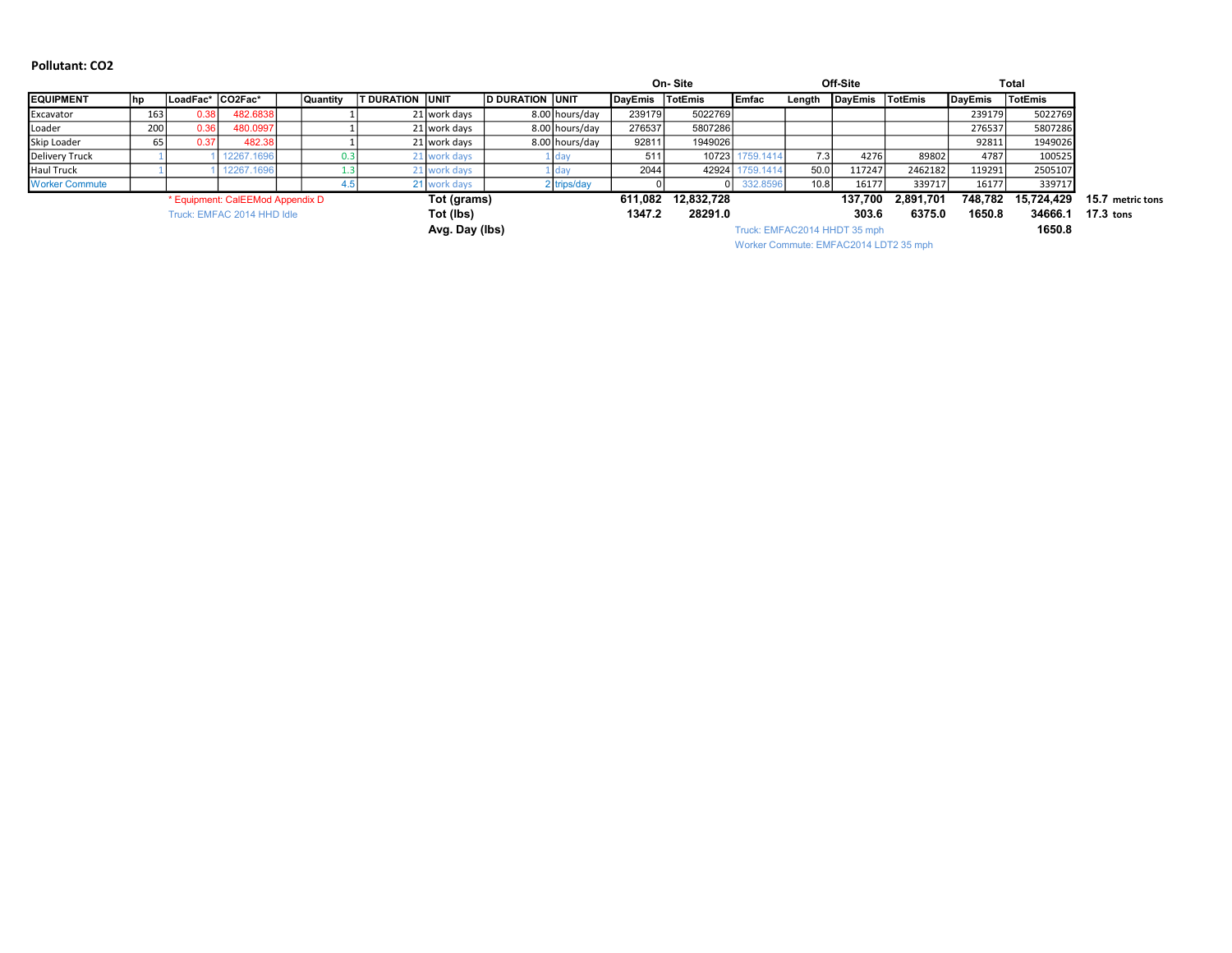#### Pollutant: CO2

|                       |                                                 |                    |            |                 |                        |              |                        |                | On-Site<br>Off-Site |                |                 | <b>Total</b>                 |                |                |                |                  |  |
|-----------------------|-------------------------------------------------|--------------------|------------|-----------------|------------------------|--------------|------------------------|----------------|---------------------|----------------|-----------------|------------------------------|----------------|----------------|----------------|------------------|--|
| <b>EQUIPMENT</b>      |                                                 | ∣LoadFac* ∣CO2Fac* |            | <b>Quantity</b> | <b>T DURATION UNIT</b> |              | <b>D DURATION UNIT</b> |                | DavEmis             | <b>TotEmis</b> | <b>Emfac</b>    | Length                       | <b>DayEmis</b> | <b>TotEmis</b> | <b>DavEmis</b> | <b>TotEmis</b>   |  |
| Excavator             | 163                                             | 0.38               | 482.6838   |                 |                        | 21 work days |                        | 8.00 hours/day | 239179              | 5022769        |                 |                              |                |                | 239179         | 5022769          |  |
| Loader                | 200                                             | 0.36               | 480.0997   |                 |                        | 21 work days |                        | 8.00 hours/day | 276537              | 5807286        |                 |                              |                |                | 276537         | 5807286          |  |
| Skip Loader           | 65                                              | 0.37               | 482.38     |                 |                        | 21 work days |                        | 8.00 hours/day | 9281                | 1949026        |                 |                              |                |                | 92811          | 1949026          |  |
| Delivery Truck        |                                                 |                    | 12267.1696 |                 |                        | 1 work days  |                        |                | 51                  |                | 10723 1759.1414 | 7.31                         | 4276           | 89802          | 4787           | 100525           |  |
| Haul Truck            |                                                 |                    | 12267.1696 |                 |                        | 21 work days |                        |                | 2044                | 42924          | 1759.1414.      | 50.0                         | 117247         | 2462182        | 119291         | 2505107          |  |
| <b>Worker Commute</b> |                                                 |                    |            |                 |                        | 21 work days |                        | 2 trips/day    |                     |                | 332.8596        | 10.8                         | 16177          | 339717         | 16177          | 339717           |  |
|                       | Tot (grams)<br>* Equipment: CalEEMod Appendix D |                    |            |                 |                        |              |                        | 611.082        | 12,832,728          |                |                 | 137.700                      | 2.891.701      | 748.782        | 15.724.429     | 15.7 metric tons |  |
|                       | Tot (lbs)<br>Truck: EMFAC 2014 HHD Idle         |                    |            |                 |                        |              |                        | 1347.2         | 28291.0             |                |                 | 303.6                        | 6375.0         | 1650.8         | 34666.1        | $17.3$ tons      |  |
|                       | Avg. Day (lbs)                                  |                    |            |                 |                        |              |                        |                |                     |                |                 | Truck: EMFAC2014 HHDT 35 mph |                |                | 1650.8         |                  |  |

Worker Commute: EMFAC2014 LDT2 35 mph